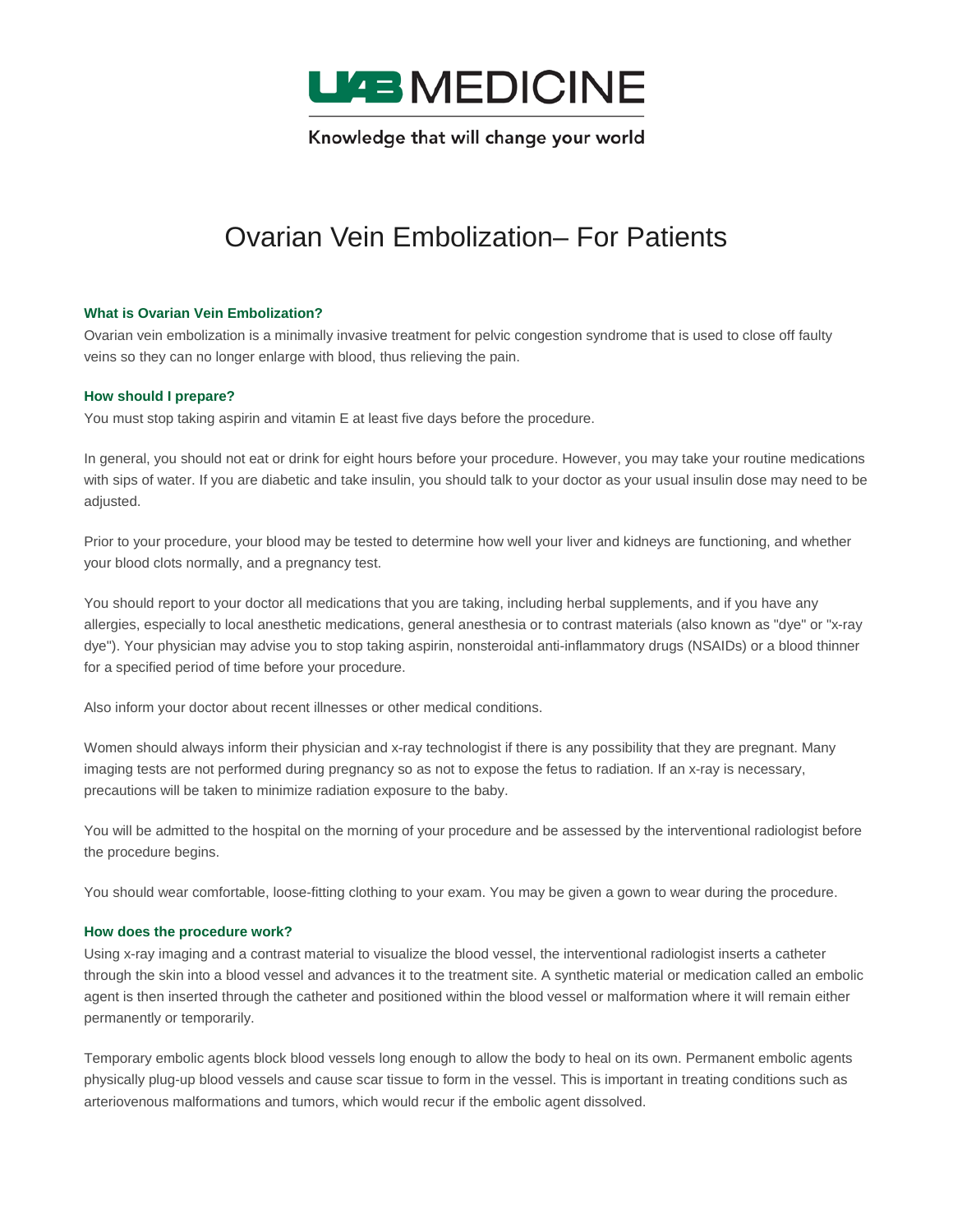

# Knowledge that will change your world

# **How is the procedure performed?**

Image-guided, minimally invasive procedures such as embolization for pelvic congestion syndrome should be performed by a specially trained interventional radiologist in an interventional radiology suite or occasionally in the operating room. Prior to your procedure, ultrasound, computed tomography (CT) or magnetic resonance imaging (MRI) may be performed.

You will be connected to monitors that track your heart rate, blood pressure and pulse during the procedure.

A nurse or technologist will insert an intravenous (IV) line into a vein in your hand or arm so that sedative medication can be given intravenously. You may also receive general anesthesia.

The area of your body where the catheter is to be inserted will be shaved, sterilized and covered with a surgical drape.

A very small nick is made in the skin at the site.

Using image-guidance, a catheter (a long, thin, hollow plastic tube) is inserted through the skin into a blood vessel and maneuvered to the treatment site.

A contrast material then is injected through your IV and a series of x-rays are taken to locate the exact site of bleeding or abnormality. The medication or embolic agent is then injected through the catheter. Additional X-raysare taken to ensure the embolic agent is correctly positioned and that any bleeding is controlled.

At the end of the procedure, the catheter will be removed and pressure will be applied to stop any bleeding. The opening in the skin is then covered with a dressing. No sutures are needed.

Your intravenous line will be removed.

You can expect to stay in bed for six to eight hours after your procedure.

#### **How long will the procedure take?**

The length of the procedure varies from 30 minutes to several hours depending on the complexity of the condition.

#### **Will I be put to sleep (under anesthesia) during the procedure?**

No. If the case is done with sedation, the intravenous (IV) sedative will make you feel relaxed and sleepy. You may or may not remain awake, depending on how deeply you are sedated.

#### **What will I experience during and after the procedure?**

•Devices to monitor your heart rate and blood pressure will be attached to your body.

•You will feel a slight pin prick when the needle is inserted into your vein for the intravenous line (IV) and when the local anesthetic is injected.

•You may feel slight pressure when the catheter is inserted but no serious discomfort.

•As the contrast material passes through your body, you may get a warm feeling.

•Most patients experience some side effects after embolization. Pain is the most common and can be controlled by medication given by mouth or through your IV.

•Most patients leave the hospital within 24 hours of the procedure, but those who have considerable pain may have to stay longer.